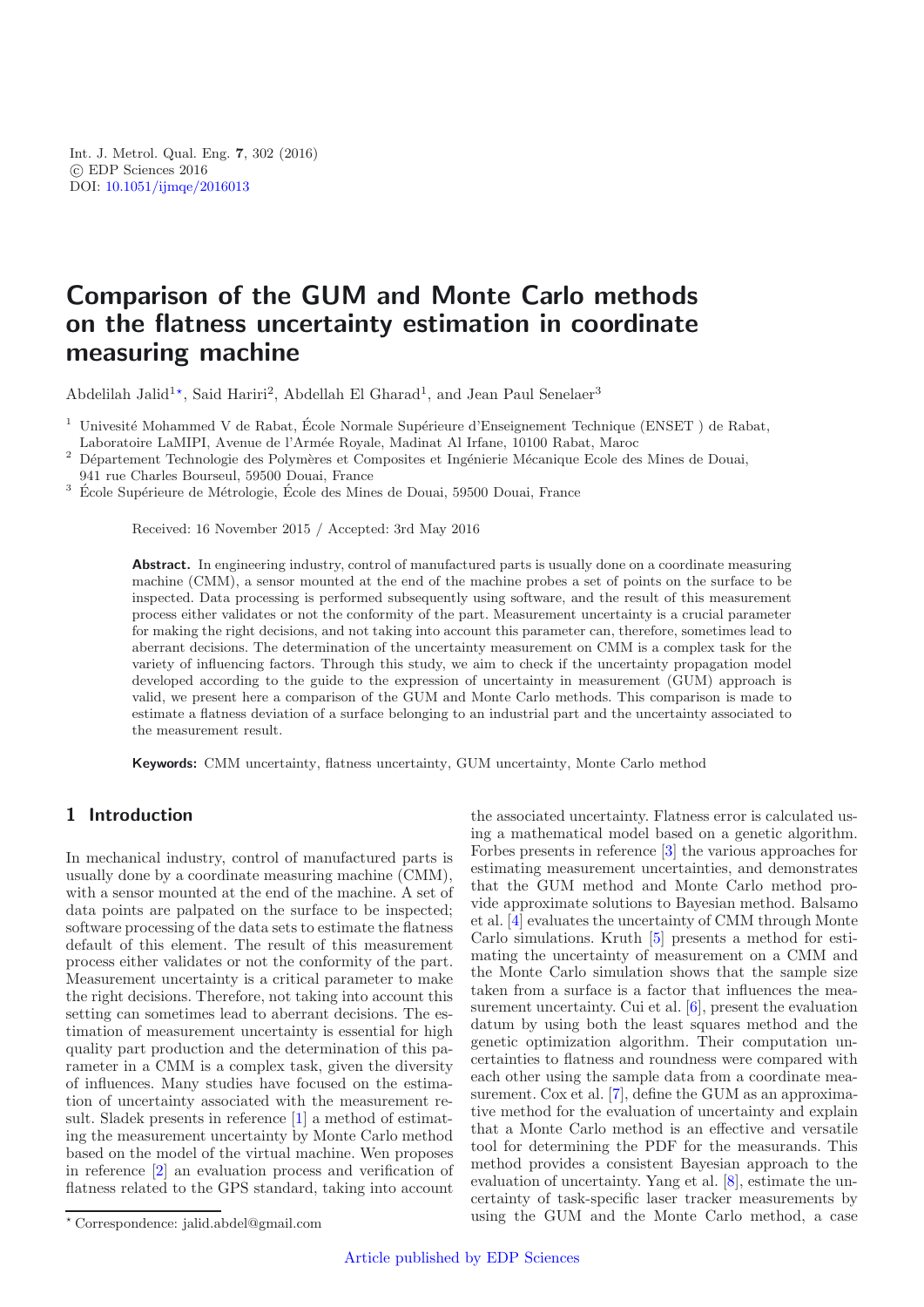

**Fig. 1.** Flatness deviation.

study involving the uncertainty estimation of a cylindricity measurement process was illustrated. The results indicate that the Monte Carlo method is a practical tool for applying the principle of propagation of distributions and does not depend on the assumptions and limitations required by the law of propagation of uncertainties. Diaz et al. [\[9](#page-6-8)], have shown that a data processing algorithm can contribute significantly to the total measurement error of a CMM.

All the methods proposed, treat the estimation of measurement uncertainty of CMM, these studies assume that the coordinates of the measured points are not affected with error, which is not true on a CMM. They also estimate the uncertainty measurement by one or the other method.

In this paper, we present a comparative study between two methods for estimating the measurement uncertainty associated to the flatness error. The first is based on the GUM approach defined in the guideline [\[10](#page-6-9)], a model is developed according to this approach, which takes into account the uncertainty coordinate's data points, while the second is a numerical method of Monte Carlo (MCM) defined in Supplement 1 of the GUM [\[11](#page-7-0)].

In this article, we have also presented a method to calculate how the uncertainty coordinate's data points are propagated through to uncertainties associated with the parameters describing the fitted surface.

# **2 Mathematical modeling of the flatness of a surface**

Flatness is defined in ISO 1101 [\[12\]](#page-7-1), as the minimum distance, between two parallel planes P1 and P2 containing all sampled points (see Fig. [1\)](#page-1-0).

From data sets of points, taken on a mechanical part in CMM, the software associated with the machine, assesses a substitute feature of the measured surface by applying the least squares or minimax criteria; the parameters of the associated feature are used in a calculation step, to estimate the flatness error.

 $\vec{n}$  represents the direction of the normal vector, to the substitute feature (plane in our case),  $M$  and  $m$  are the two extreme points of the measured points in this direction. This is shown in Figure [2.](#page-1-1)

<span id="page-1-1"></span>

**Fig. 2.** Parameters of the substitute plane.

<span id="page-1-2"></span>

**Fig. 3.** Input and outputs of the estimation parameters and uncertainties model.

The flatness error, can be estimated from the expression:

$$
dp = |Mm.\vec{n}| \tag{1}
$$
\n
$$
dp = \left| \begin{pmatrix} x_m - x_M \\ y_m - y_M \\ z_m - z_M \end{pmatrix} \begin{pmatrix} n_x \\ n_y \\ n_z \end{pmatrix} \right|
$$
\n
$$
= |(x_m - x_M)n_x + (y_m - y_M)n_y + (z_m - z_M)n_z| \tag{2}
$$

The parameters estimation of the substitute plan, is made according to the model shown in Figure [3;](#page-1-2) the model is based on the orthogonal distance regression (ODR) [\[13\]](#page-7-2) and provides, the parameter of the substitute feature and the associated uncertainties. This estimation, takes into account the uncertainties of the coordinate's data points. A method is developed in reference [\[14\]](#page-7-3), which gives more details about the algorithm and the adopted approach. We have given in the Appendix an overview of the method used (Fig.  $3$ ).

#### **2.1 Standard uncertainty on the coordinates of points**

The uncertainty of a point acquisition is not generally constant and depends on the position of the measured point. The evaluation of this uncertainty requires repeatability and reproducibility tests which are complicated procedures and demand a good knowledge of the machine. Some simplifications can be made initially; one of the relations commonly used is illustrated by the following form [\[15\]](#page-7-4):

$$
u = \frac{\sqrt{(a^2 + (b.L)^2)}}{k},
$$
\n(3)

where " $a$ " and " $b$ " are constants, and " $k$ " the coverage factor defined by the law of the selected distribution.

<span id="page-1-0"></span>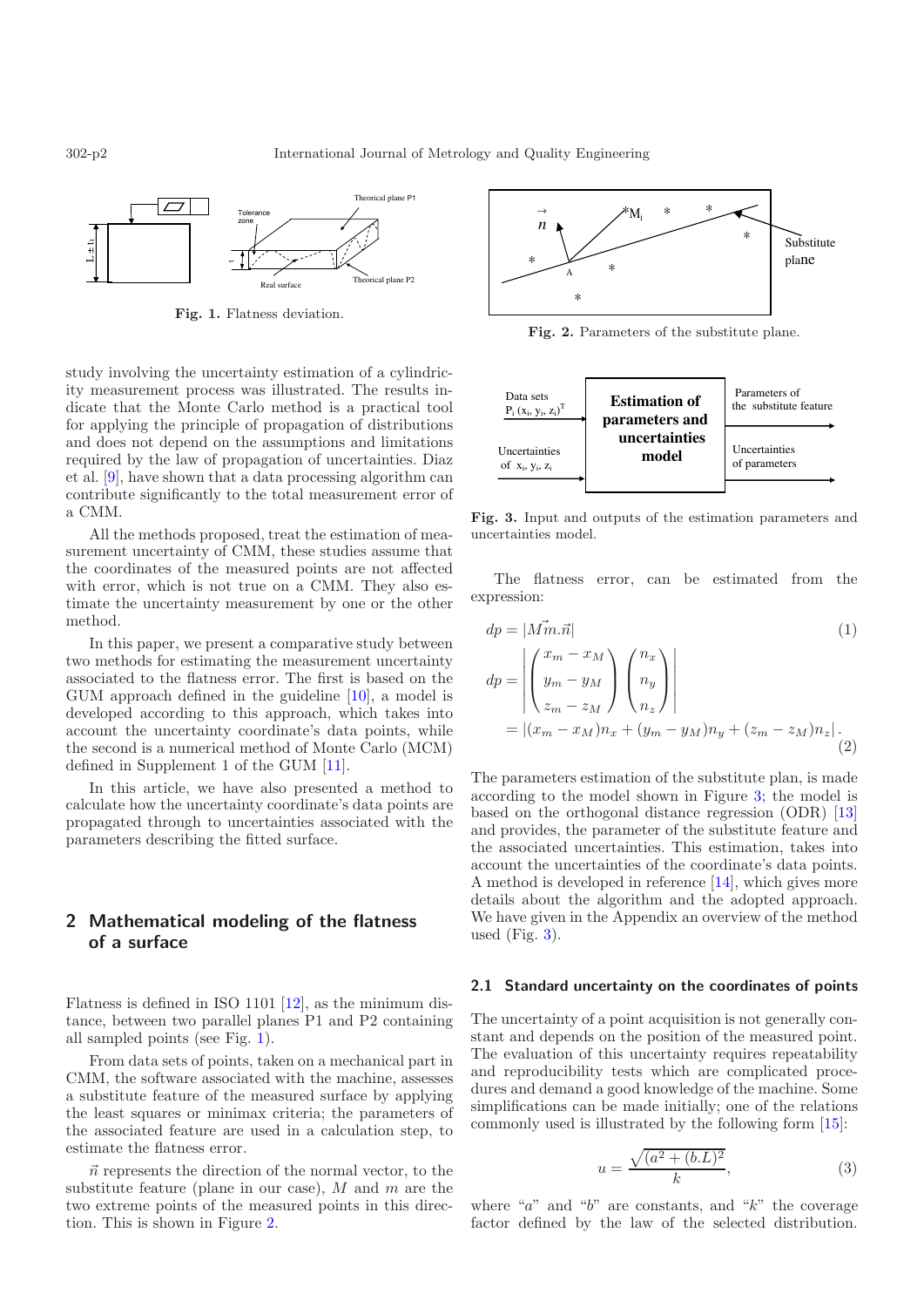<span id="page-2-0"></span>

Fig. 4. Uncertainty volume of a coordinates point.

<span id="page-2-1"></span>

**Fig. 5.** Propagation of uncertainty model.

This standard uncertainty is defined for each axis of the machine. By making the assumption that the distribution of these errors follows a normal law with null average and  $\sigma = u$  as the standard deviation, one will have  $\sigma_x$  as the standard deviation of the distribution along axis x,  $\sigma_y$  for axis y and  $\sigma_z$  for axis z. This is shown in Figure [4.](#page-2-0)

The weighting is introduced to compensate for the case where the measuring accuracy is not the same for all points. This is especially the case in a CMM, since the uncertainty in the coordinates depends on the value read on the rules of the machine.

For each measured point of coordinate  $(x_i, y_i, z_i)^T$  one applies a weighting  $\omega_i$ . This weighting is in the form  $\omega_i =$  $\frac{\alpha}{\sigma_i^2}$ . The number  $\alpha$  is used to represent the importance of a measuring point in relation to another. In this case one will take  $\alpha = 1$  which means that all the measured points have an equal importance.

For each observation  $i$ , there will be a matrix of order weighting (3, 3) given as follows:

$$
\begin{bmatrix} \frac{1}{\sigma_{x_i}^2} & 0 & 0\\ 0 & \frac{1}{\sigma_{y_i}^2} & 0\\ 0 & 0 & \frac{1}{\sigma_{z_i}^2} \end{bmatrix} . \tag{4}
$$

# **3 Propagation of uncertainty models**

 $Y = f(X_i)$  is a function of several variables, and  $X_i$  is defined as random variables with  $\hat{X}$  as a mean value and  $\sigma_x$  as standard deviation. The output Y has Y as a mean value and  $\sigma_y$  as standard deviation. The determination of uncertainty propagation mechanism is to seek the estimator Y and the variance  $V(Y)$ ; this can be illustrated by Figure [5.](#page-2-1)

Among the different approaches for the mechanism of uncertainty propagation, we can cite.

- **–** The law of propagation of uncertainty GUM.
- **–** The Monte Carlo method.

#### **3.1 The law of propagation of uncertainty GUM**

This law is based on a Taylor expansion of the function  $Y = f(X)$  in the first order. The variance of the output Y is expressed by the following formula:

$$
V(Y) = \sum_{i=1}^{k} \left[ \left( \frac{\partial f}{\partial X_i} \right)_{X=\mu} V(X_i) \right]^2
$$
  
+2\sum\_{i=1}^{k-1} \sum\_{j>i}^{k} \left( \frac{\partial f}{\partial X\_i} \right)\_{X=\mu} \left( \frac{\partial f}{\partial X\_j} \right)\_{X=\mu}   
\times \text{cov}(X\_i, X\_j). (5)

This law is defined in the Guide to the Expression of Uncertainty in Measurement [\[10\]](#page-6-9). It allows us to estimate the variance of the output  $Y$  from the knowledge of variance of the input variables  $X_i$ .

#### 3.1.1 Generalized model propagation

This is the generalization of the equation (5) for several output variables Y. For a vector function  $Y =$  $f(X_1, X_2, X_3, \ldots, X_n)$ , we have the following:

$$
MVC(Y) = \sum_{i=1}^{k} \left[ \left( \frac{\partial f}{\partial X_i} \right)_{X=\mu} V(X_i) \right]^2
$$
  
+ 
$$
2 \sum_{i=1}^{k-1} \sum_{j>i}^{k} \left( \frac{\partial f}{\partial X_i} \right)_{X=\mu} \left( \frac{\partial f}{\partial X_j} \right)_{X=\mu}
$$
  
× 
$$
cov(X_i, X_j)
$$
  
= 
$$
\sum_{i=1}^{k} \sum_{j=1}^{k} \left( \frac{\partial f}{\partial X_i} \right)_{X=\mu} \left( \frac{\partial f}{\partial X_j} \right)_{X=\mu} cov(X_i, X_j)
$$
  
= 
$$
J\Omega J^T,
$$

where

- $-\mu$  =  $\hat{X}$  represents the estimator of vector  $\hat{X}(\hat{X}_1, \hat{X}_2, \ldots, \hat{X}_n)$
- **–** J is the Jacobian matrix,
- **–** MVC(Y ) represents the variance-covariance matrix of vector  $Y$ ,
- **–** Ω represents the matrix of variance covariance of parameters  $n^{\rightarrow}$ , m, and M. This matrix is given below:

$$
\varOmega = \left[ \begin{matrix} [n^\rightarrow] \\ & [m] \\ & & [M] \end{matrix} \right]
$$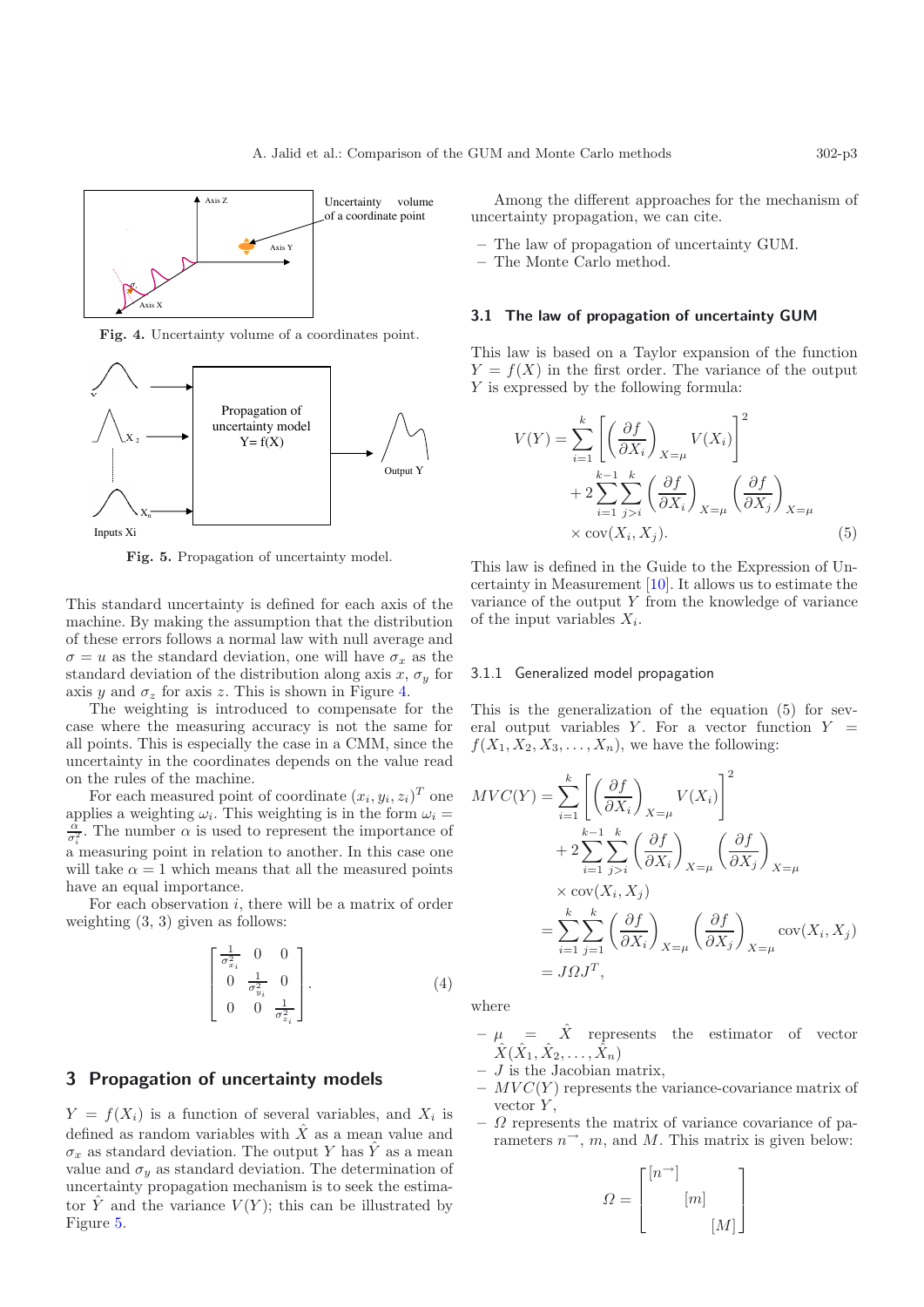

**Fig. 6.** Input and outputs of the GUM propagation of uncertainties model.

and

$$
[n^{-}] = \begin{pmatrix} \text{var}(n_x) & \text{cov}(n_x, n_y) & \text{cov}(n_x, n_z) \\ \text{cov}(n_y, n_x) & \text{var}(n_y) & \text{cov}(n_y, n_z) \\ \text{cov}(n_z, n_x) & \text{cov}(n_z, n_y) & \text{var}(n_z) \end{pmatrix}.
$$
 (6)

This general law of uncertainty propagation, can be written in the following condensed form:

$$
MVC(Y) = J\Omega J^T.
$$
 (7)

This formulation, will be subsequently adopted to express the uncertainty propagation, from the parameters of the substitute feature to the flatness error. The model based on this formulation is described in detail in references [\[14](#page-7-3),[16\]](#page-7-5). The inputs and outputs of model are shown in Figure [6.](#page-3-0)

#### **3.2 Monte Carlo method**

The Monte Carlo method, is a general method, used to estimate the uncertainty propagation. This approach, can be used in many situations, where the GUM uncertainty framework is difficult or infeasible to apply, such as those in which the models are very complicated. The partial derivatives of the model are difficult to obtain.

The MCM reconstitute artificially a random phenomenon, by simulating a fictitious sample given from the input variables. We must, therefore, define the probability densities, of each input variable to be propagated, to obtain the probability density function of the output variable.

This method, can serve as a validation approach, for the law of propagation of uncertainty, by making a comparison of results.

#### **3.3 Validation of the GUM approach by Monte Carlo simulation**

The proposed approach by the Supplement 1 of the GUM [\[11\]](#page-7-0) on numerical methods has the following objective: determining whether the coverage intervals obtained by the GUM uncertainty framework and MCM are in agreement with a numerical tolerance. This document,

<span id="page-3-1"></span>

**Fig. 7.** Monte Carlo distribution parameters.

describes a procedure to valid the GUM as follows:

- **–** Apply the GUM uncertainty framework; the result of GUM propagation uncertainty is in the form  $y \pm U(y)$ .
- **–** Apply the adaptive Monte Carlo procedure; the Monte Carlo simulation generates a distribution with  $y$  as the mean value and  $u(y)$  as standard deviation.

For comparison:

**–** Form a numerical tolerance ξ associated with u(y). We express the degree of approximation in the form:

$$
\xi = (1/2)10^r \tag{8}
$$

**–** Compare the coverage intervals obtained by the GUM uncertainty framework and MCM to determine, whether the required number of correct decimal digits in the coverage interval provided by the GUM uncertainty framework has been obtained. Specifically, determine the following quantities:

$$
- d_{\text{low}} = |y - U(y) - y_{\text{low}}|,- d_{\text{high}} = |y + U(y) - y_{\text{high}}|,
$$
 (9)

where  $y_{\text{low}}$  and  $y_{\text{high}}$  are two limits of the Monte Carlo distribution calculated for a 95% confidence interval. Then if both dlow and dhigh, are no larger than  $\xi$ , the comparison is favourable and the GUM uncertainty framework, has been validated in this instance (see Fig. [7\)](#page-3-1).

This validation process will be used to verify in Section 4.3 the developed algorithm based on the GUM uncertainty.

# **4 Application in dimensional metrology**

The surface of an industrial part was measured in 24 points. The surface to be controlled is placed on the table of the machine with an approximate direction carried by the vertical axis  $z$  of the machine. The data sets points are given in Table [1.](#page-4-0)

By applying the least squares criterion, the estimate of the substitute plan gives us the results in Table [2.](#page-4-1)

Where  $A(x_A, y_A, z_A)^t$  is a point of the substitute feature and  $\vec{n}$   $(n_x, n_y, n_z)^t$  the normal vector to this surface.

<span id="page-3-0"></span>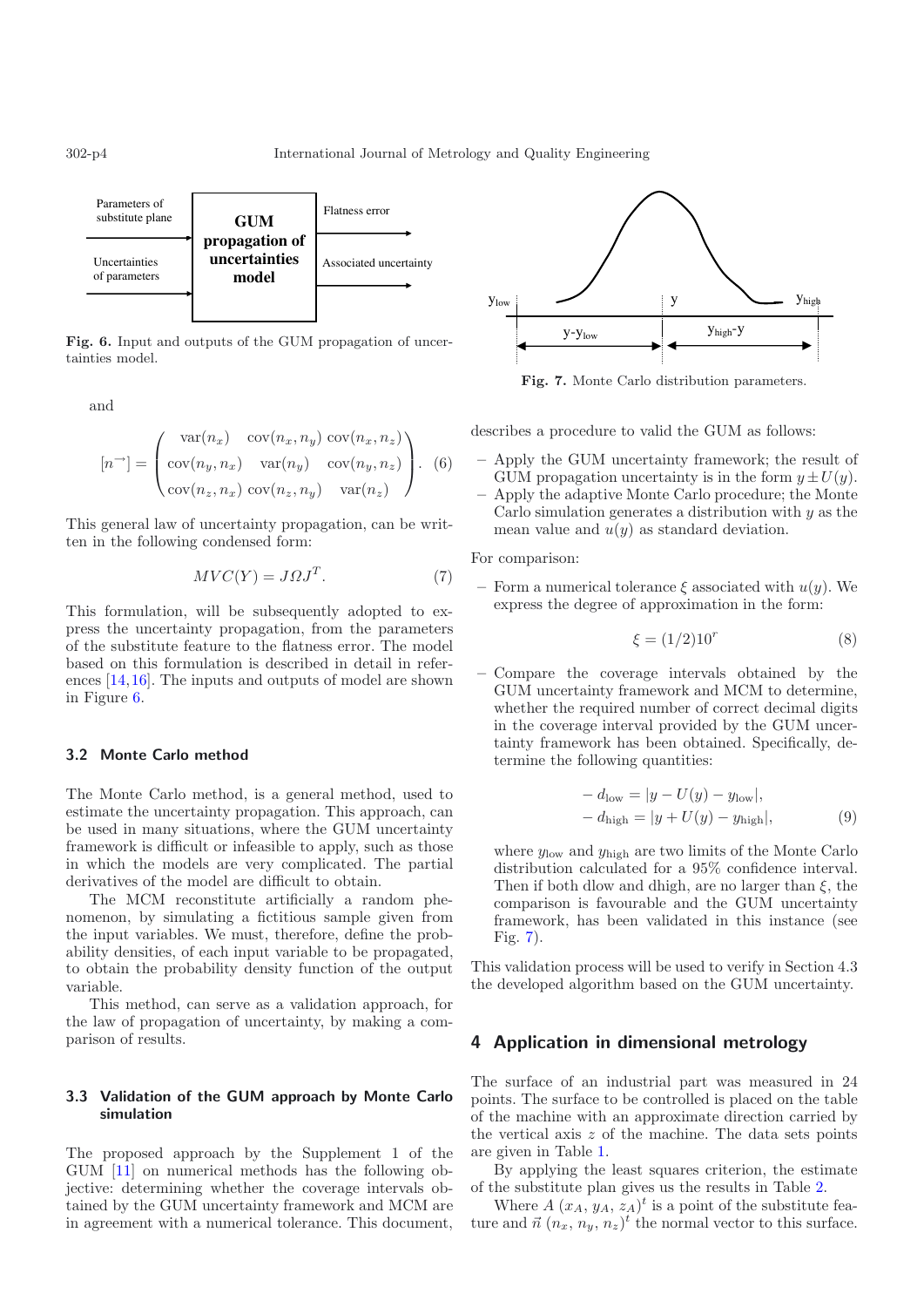<span id="page-4-1"></span>

| $\boldsymbol{x}$ | $\mathcal{Y}$ | $\widetilde{\mathcal{Z}}$ | $\boldsymbol{x}$ | $\boldsymbol{y}$ | $\boldsymbol{z}$ |
|------------------|---------------|---------------------------|------------------|------------------|------------------|
| 24.921           | $-29.972$     | $-0.002$                  | 25.006           | $-10.003$        | $-0.008$         |
| $-20.204$        | $-30.002$     | $-0.004$                  | $-24.764$        | 0.008            | $-0.006$         |
| $-15.013$        | $-30.011$     | $-0.004$                  | $-20.111$        | 0.002            | $-0.005$         |
| $-9.999$         | $-30.018$     | $-0.004$                  | 20.000           | $-0.004$         | $-0.009$         |
| $-4.962$         | $-30.027$     | $-0.006$                  | $-9.985$         | 30.001           | $-0.006$         |
| $-0.025$         | $-30.034$     | $-0.005$                  | $-4.984$         | 30.000           | $-0.007$         |
| 4.992            | $-30.005$     | $-0.006$                  | $-0.034$         | 30.003           | $-0.007$         |
| 10.041           | $-30.000$     | $-0.005$                  | 5.017            | 29.997           | $-0.006$         |
| $-20.218$        | $-9.995$      | $-0.008$                  | 9.978            | 30.001           | $-0.005$         |
| $-15.006$        | $-10.002$     | $-0.007$                  | 14.996           | 30.000           | $-0.007$         |
| 15.015           | $-9.998$      | $-0.009$                  | 19.972           | 30.002           | $-0.004$         |
| 19.978           | $-10.002$     | $-0.009$                  | 25.031           | 29.999           | $-0.003$         |

<span id="page-4-3"></span><span id="page-4-0"></span>**Table 1.** Data points.

**Table 2.** Parameters of substitute plane.

<span id="page-4-2"></span>

| Plane           | Parameters   | $\pm$ Uncertainties |
|-----------------|--------------|---------------------|
| 24 points       | in mm        | in $\mu$ m          |
| $x_A$           | $-0.00833$   | 0.754               |
| $y_A$           | $-2.08583$   | 0.754               |
| ZA              | $-0.00592$   | 0.754               |
| $n_r$           | 0.0000377561 | 0.070               |
| $n_{\rm u}$     | 0.0000019717 | 0.046               |
| $n_{\tilde{z}}$ | 0.9999999929 | 0.377               |

**Table 3.** The two extreme points to the substitute feature.

|   | x         | и        |           |
|---|-----------|----------|-----------|
| m | $-20.218$ | $-9.995$ | $-0.0080$ |
| M | 25.0310   | 29.999   | $-0.0030$ |

#### **4.1 Result of the law of propagation of uncertainty GUM**

From the expression of the flatness error given by equation (7), we estimated the variance associated to the flatness error by  $V(dp) = J\Omega J^T$ . The Jacobian matrix is given as follows:

$$
J = \left[ \frac{\partial dp}{\partial n_x} \frac{\partial dp}{\partial n_y} \frac{\partial dp}{\partial n_z} \frac{\partial dp}{\partial x_m} \frac{\partial dp}{\partial y_m} \frac{\partial dp}{\partial z_m} \frac{\partial dp}{\partial x_M} \frac{\partial dp}{\partial y_M} \frac{\partial dp}{\partial z_M} \right] (10)
$$

with

$$
\frac{\partial dp}{\partial n_x} = x_m - x_M; \quad \frac{\partial dp}{\partial n_y} = y_m - y_M; \quad \frac{\partial dp}{\partial n_z} = z_m - z_M; \n\frac{\partial dp}{\partial x_m} = n_x; \quad \frac{\partial dp}{\partial y_m} = n_y; \quad \frac{\partial dp}{\partial z_m} = n_z; \n\frac{\partial dp}{\partial x_M} = -n_x; \quad \frac{\partial dp}{\partial y_M} = -n_y; \quad \frac{\partial dp}{\partial z_M} = -n_z.
$$
\n(11)

The two extremes points'  $m$  and  $M$  from the data sets along the normal direction  $n^{\rightarrow}$  are given in Table [3.](#page-4-2)

The results obtained, by using the law of propagation of uncertainty, are given in Table [4.](#page-4-3)

The choice of the measured number points and the position of these points on the test surface greatly affect the flatness and associated uncertainty. A study, developed by

**Table 4.** Flatness and associated uncertainty obtained by the GUM method.

| Flatness error | $\pm$ Associated    |
|----------------|---------------------|
| $dp$ (in mm)   | uncertainty (in mm) |
| 0.00678728     | 0.00485937          |

Jalid et al. [\[16](#page-7-5)], was used to analyze the influence of the sample size on flatness estimation and the associated uncertainty. The uncertainty is estimated using the GUM method and the results of this study can be summarized as follows:

- **–** If the number of points is higher, the representation of the surface is better.
- **–** The number of points slightly increases the flatness error, which converges to a value that seems to be mostly probable.
- **–** The number of points reduces the flatness uncertainty and therefore a reduced number of points overestimates the uncertainty, which may lead to an erroneous conformity decision.

#### **4.2 Simulation by Monte Carlo method**

#### 4.2.1 Data for the Monte Carlo simulation

The function to simulate represents the flatness error  $(dp)$ and expressed by

$$
dp = |(x_m - x_M)n_x + (y_m - y_M)n_y + (z_m - z_M)n_z|.
$$

This function dp, depends on random variables  $(x_m, y_m, z_m, x_M, y_M, z_M, n_x, n_y, n_z)$ . The hypothesis of a normal distribution of each variable is retained. Each distribution has  $\mu$  as mean value and  $\sigma = Expanded uncertainty/k$  as a standard deviation, with  $k = 2$ .

The two extreme points,  $m$  and  $M$  are given in Ta-ble [3](#page-4-2) in the previous paragraph, while the normal  $n\rightarrow$  $(nx, ny, nz)^t$  with the respective uncertainties obtained, are given in Table [2.](#page-4-1)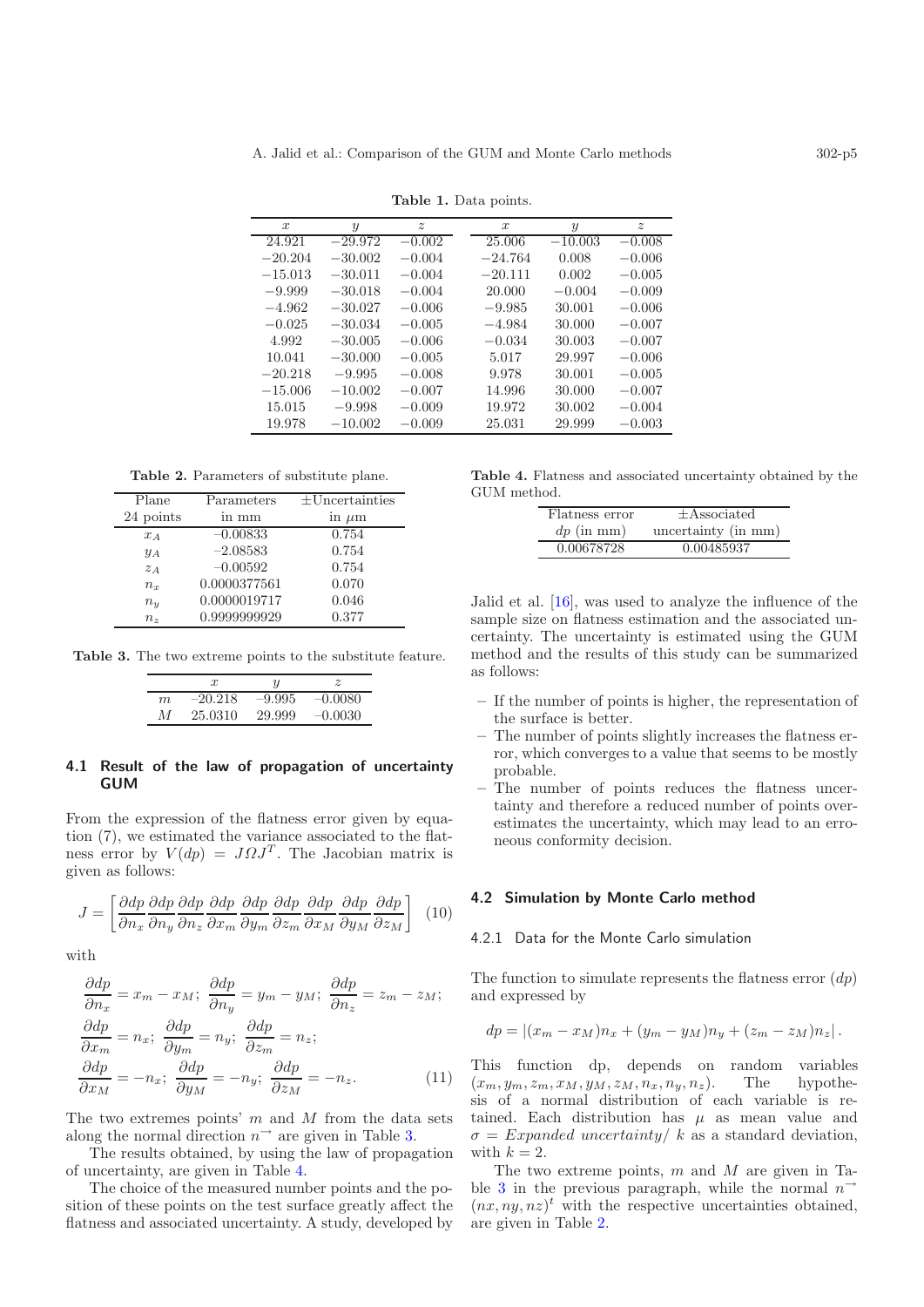#### 302-p6 International Journal of Metrology and Quality Engineering

<span id="page-5-1"></span>**Table 5.** Results given by GUM and Monte carlo methods.

| Result of the law of propagation of                      | Result of Monte Carlo method      |
|----------------------------------------------------------|-----------------------------------|
| uncertainty (GUM) with $k = 2$ (95%)                     | with $k = 2$ (95%)                |
| Flatness error $y = 0.00678728$ mm                       | Flatness error $= 0.00678929$ mm  |
| $\sigma_{\text{flatness}} = 0.00242968$ mm               | $u(y) = 0.00261165$ mm            |
| $U = 2.\sigma_{\text{flatness}} = 0.00485937 \text{ mm}$ | $y_{\text{low}} = 0.00156599$ mm  |
|                                                          | $y_{\text{high}} = 0.01201260$ mm |
|                                                          |                                   |

<span id="page-5-0"></span>

**Fig. 8.** Distribution of the Monte Carlo method.

#### 4.2.2 Generation of random variables

To generate random variables, distributed according to a normal distribution, we used the Box Muller algorithm [\[17](#page-7-6)]. A program written in Matlab generates the variables  $(x_m, y_m, z_m, x_M, y_M, z_M, n_x, n_y, n_z)$  belonging to a normal distribution of each variable. We allowed the simulation according to the Monte Carlo simulation. The obtained results are plotted in Figure [8.](#page-5-0)

We retain the following values:

- $-$  The output average value called  $y_{\text{mean}}$ 0.00678929 mm.
- The standard deviation of the distribution  $y_{\text{std}}$ 0.00261165 mm.
- $-$  The  $y_{\text{low}}$  and  $y_{\text{high}}$  values are given 95% ( $k = 2$ ):

 $y_{\text{low}} = 0.00156599$  $y_{\text{high}} = 0.01201260.$ 

### **4.3 Comparison of the results given by the two methods**

Bellow, we give the procedure for validation of the GUM approach, by Monte Carlo simulation (see Fig. [9\)](#page-6-10).

From the data points and the coordinates uncertainties, we estimated the parameters and uncertainties of the substitute surface. The model giving the flatness deviation is used in both the GUM and Monte Carlo to determine

the result and associated uncertainty. The compraison is performed to verify compliance with the criterion defined in the GUM supplement 1.

The results given by the two methods are summarized in Table [5.](#page-5-1)

It is noted that, the estimated value of the flatness error obtained by the two methods is almost the same (difference of about  $10^{-6}$ ) and the difference between the confidence intervals is very low. To confirm, the validity of the results found by the GUM uncertainty propagation, the intervals  $|y-U(y)-y_{\text{low}}|$  and  $t|y+U(y)-y_{\text{high}}|$  must be less than  $\xi$ .

The numerical tolerance is  $\xi = 0.5 \times 10^{-4}$  and the two intervals are calculated as follows:

$$
|y - U(y) - y_{\text{low}}| = |0.00678728 - 0.00485937 - 0.00156599|
$$
  
= 0.361 × 10<sup>-5</sup> < 0.5 × 10<sup>-4</sup>  

$$
|y + U(y) - y_{\text{high}}| = |0.00678728 + 0.00485937 - 0.01201260|
$$
  
= 0.365 × 10<sup>-5</sup> < 0.5 × 10<sup>-4</sup>.

After calculation, we find out that, the criteria described by the GUM Supplement 1, are respected in both cases. In this respect, we can conclude that the developed model, based on the law of propagation of uncertainty is valid.

## **5 Conclusion**

The proposed article presents, a comparative study of the methods for estimating the uncertainty of measurement applied to a flatness error. We began by presenting the different methods of propagation of uncertainties, namely the GUM approach and Monte Carlo simulation. From a set of points belonging to a surface test on CMM, the estimation of the parameters of the substitute plane and the associated uncertainties, are performed based on the orthogonal distance regression algorithm (ODR). Moreover, we estimated the flatness error and the associated uncertainty, according to the GUM and the Monte Carlo methods. The results found by the two methods are then compared. We can retain that the flatness deviation found by the two methods is nearly identical (gap of about  $10^{-6}$ ) and that the difference between the two obtained confidence intervals is very low. The criterion described by the GUM Supplement 1 is respected. Thus, we can conclude that the developed model, based on the law of propagation of uncertainty is valid.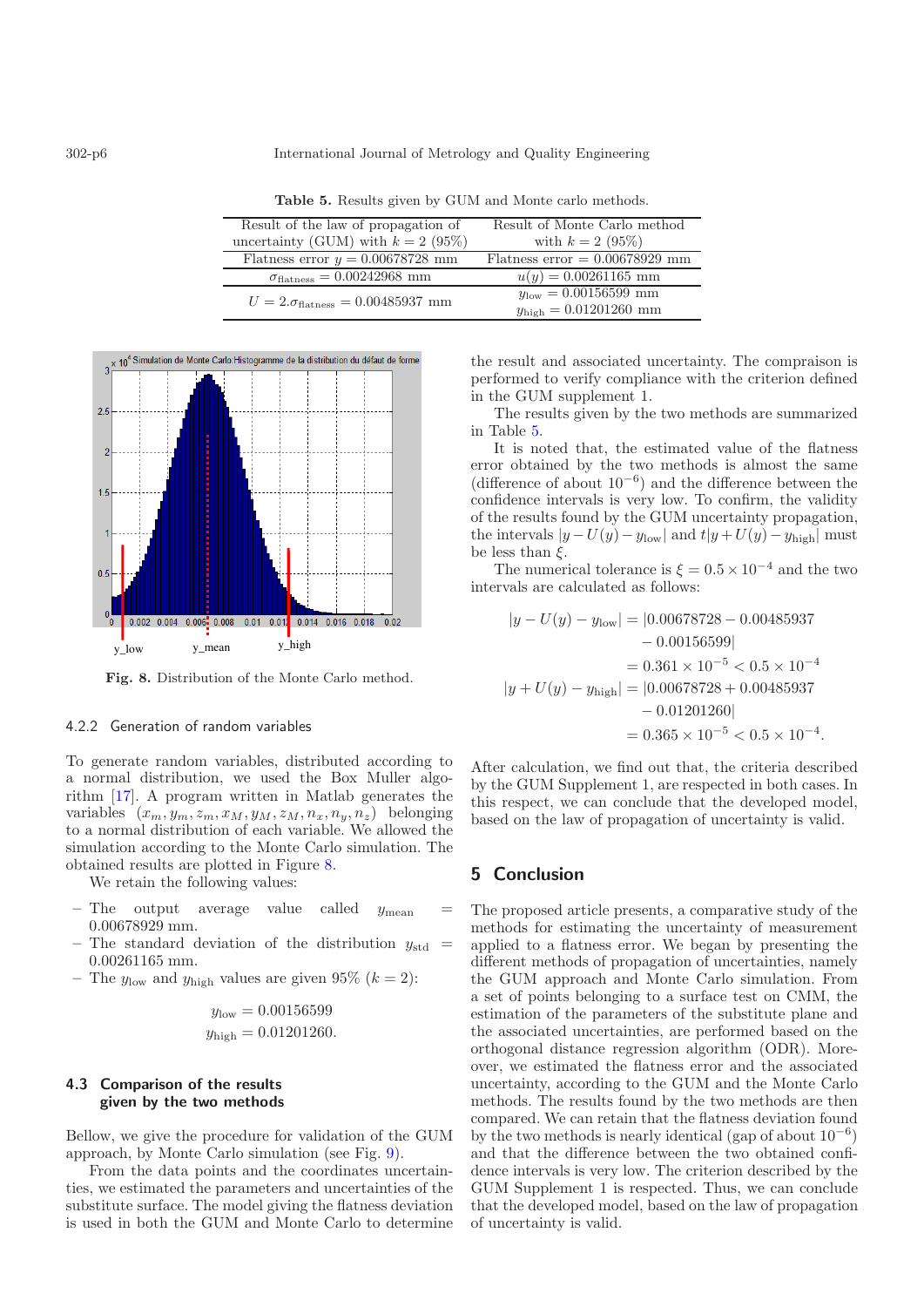A. Jalid et al.: Comparison of the GUM and Monte Carlo methods 302-p7

<span id="page-6-10"></span>

**Fig. 9.** Procedure for validation of the GUM approach by Monte Carlo simulation.

# **Appendix**

The parameters of the substitute geometry are estimated by using the orthogonal distance regression (ODR) model. The solution is iteratively found using a trust region Levenberg-Marquardt method.

A method is developed in reference [\[14\]](#page-7-3), which gives more details about the algorithm as well as the adopted approach.

ODRPACK finds the solution of an implicit orthogonal distance regression problem using the classic quadratic penalty function method. The penalty function is given as follows:

$$
P(\beta, \delta; r_k) = \sum_{i=1}^{n} \left( r_k \left[ f_i(x_i + \delta_i; \beta) \right]^T \left[ f_i(x_i + \delta_i; \beta) \right] + \left[ \delta_i^T \omega_{\delta_i} \delta_i \right] \right),
$$

with penalty term a

$$
\sum_{i=1}^{n} r_k \left[ f_i(x_i + \delta_i; \beta) \right]^T \left[ f_i(x_i + \delta_i; \beta) \right]
$$

and penalty parameter  $r_k$ .

A sequence of unconstrained minimization problems given as follows:  $\min_{\beta, \delta} P(\beta, \delta; r_k)$  is then solved for a sequence of values of the penalty parameter  $r_k$  tending to  $\infty$ . The iterations are stopped when any one of the three stopping criteria are met. The weighted sum of the squared observation errors is sufficiently small, or the change in the estimated values of  $\beta$  and  $\delta$  is sufficiently small. The third stopping criterion is a limit on the number of iterations.

The algorithm of this method is implemented in ODR-PACK, Boggs et al. [\[13](#page-7-2)].

# <span id="page-6-0"></span>**References**

- 1. J. Sladek, A. Gaska, Evaluation of coordinate measurement uncertainty with use of virtual machine model based on Monte Carlo method, Measurement **45**, 1564–1575 (2012)
- <span id="page-6-1"></span>2. X.-L. Wen, X.-C. Zhu, Y.-B. Zhao, D.-X. Wang, F.-L. Wang, Flatness error evaluation and verification based on new generation geometrical product specification (GPS), Article, Precision Engineering **36**, 70–76 (2012)
- <span id="page-6-2"></span>3. A.B. Forbes, Approaches to evaluating measurement uncertainty, Article, Int. J. Metrol. Qual. Eng. **3**, 71–77 (2012)
- <span id="page-6-3"></span>4. A. Balsamo, M. Di Ciommo, R. Mugno, B.I. Rebeglia, E. Ricci, R. Grella, "Evaluation of CMM uncertainty through Monte Carlo simulations", CIRP Ann. – Manuf. Technol. **48**, 425–428 (1999). Montreux, Switzerland.
- <span id="page-6-4"></span>5. J.-P. Kruth, N. Van Gestel, P. Bleys, F. Welkenhuyzen, Uncertainty determination for CMMs by Monte Carlo simulation integrating feature form deviations, CIRP Ann. – Manufa. Technol. **58**, 463–466 (2009)
- <span id="page-6-5"></span>6. Changcai Cui, Shiwei Fu, Fugui Huang, Research on the uncertainties from different form error evaluation methods by CMM sampling, Int. J. Adv. Manuf. Technol. **43**, 136– 145 (2009)
- <span id="page-6-6"></span>7. M.G. Cox, B.R.L. Siebert, The use of a Monte Carlo method for evaluating uncertainty and expanded uncertainty, Metrologia **43**, S178 (2006).
- <span id="page-6-7"></span>8. J.-Z. Yang, G.-X. Li, B.-Z. Wu, J. Wang, Comparison of GUF and Monte Carlo methods to evaluate task-specific uncertainty in laser tracker measurement, J. Central South Univ. **21**, 3793–3804 (2014)
- <span id="page-6-8"></span>9. C. Diaz, T.H. Hopp, Testing of coordinate measuring system software, in: Proceedings of 1993 American Society for Quality Control Measurement Quality Conference, 1993
- <span id="page-6-9"></span>10. JCGM 100:2008, Evaluation of measurement data – Guide to the expression of uncertainty in measurement, 2008